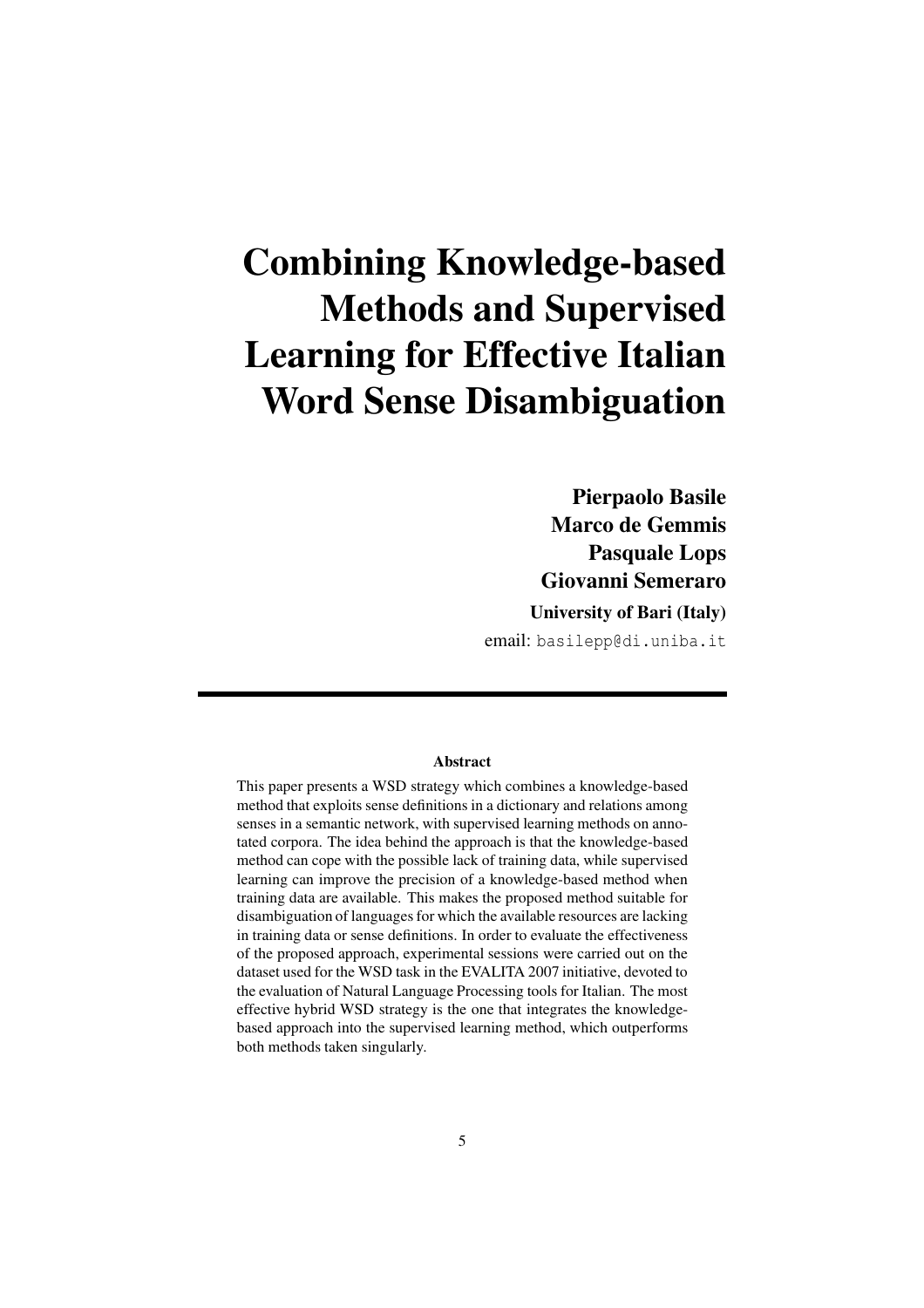## 1 Background and Motivations

The inherent ambiguity of human language is a greatly debated problem in many research areas, such as information retrieval and text categorization, since the presence of polysemous words might result in a wrong relevance judgment or classification of documents. These problems call for alternative methods that work not only at the lexical level of the documents, but also at the *meaning* level.

The task of Word Sense Disambiguation (WSD) consists in assigning the most appropriate meaning to a polysemous word within a given context. Applications such as machine translation, knowledge acquisition, common sense reasoning and others, require knowledge about word meanings, and WSD is essential for all these applications. The assignment of senses to words is accomplished by using two major sources of information (Nancy and Véronis, 1998):

- 1. the *context* of the word to be disambiguated, e.g. information contained within the text in which the word appears;
- 2. *external knowledge sources*, including lexical resources, as well as hand-devised knowledge sources, which provide data useful to associate words with senses.

All disambiguation work involves matching the context of the instance of the word to be disambiguated with either information from an external knowledge source (also known as *knowledge-driven* WSD), or information about the contexts of previously disambiguated instances of the word derived from corpora (*data-driven* or *corpusbased* WSD).

*Corpus-based* WSD exploits semantically annotated corpora to train machine learning algorithms to decide which word sense to choose in which context. Words in such annotated corpora are tagged manually using semantic classes chosen from a particular lexical semantic resource (e.g. WORDNET (Fellbaum, 1998)). Each sense-tagged occurrence of a particular word is transformed into a feature vector, which is then used in an automatic learning process. The applicability of such supervised algorithms is limited to those few words for which sense tagged data are available, and their accuracy is strongly influenced by the amount of labeled data available.

*Knowledge-based* WSD has the advantage of avoiding the need of sense-annotated data, rather it exploits lexical knowledge stored in machine-readable dictionaries or thesauri. Systems adopting this approach have proved to be ready-to-use and scalable, but in general they reach lower precision than corpus-based WSD systems.

Our hypothesis is that the combination of both types of strategies can improve WSD effectiveness, because knowledge-based methods can cope with the possible lack of training data, while supervised learning can improve the precision of knowledge-based methods when training data are available.

This paper presents a method for solving the semantic ambiguity of *all words* contained in a text<sup>1</sup>. We propose a hybrid WSD algorithm that combines a knowledgebased WSD algorithm, called JIGSAW, which we designed to work by exploiting WORDNET-like dictionaries as sense repository, with a supervised machine learning

<sup>1</sup>*all words* task tries to disambiguate all the words in a text, while *lexical sample* task tries to disambiguate only specific words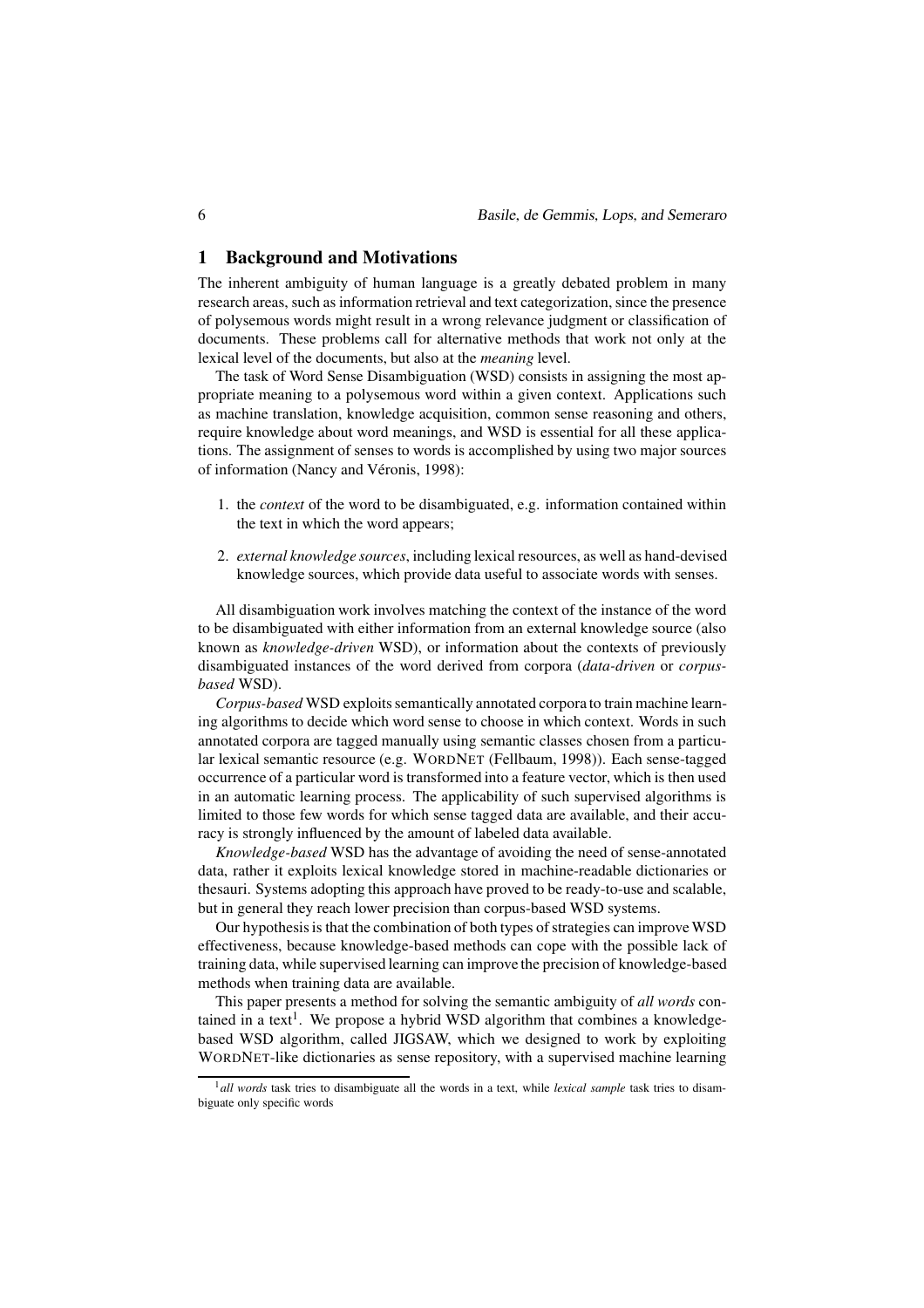algorithm (K-Nearest Neighbor classifier). WORDNET-like dictionaries are used because they combine the characteristics of both a dictionary and a structured semantic network, supplying definitions for the different senses of words and defining groups of synonymous words by means of *synsets*, which represent distinct lexical concepts. WORDNET also organize synsets in a conceptual structure by defining a number of semantic relationship (IS-A, PART-OF, etc.) among them.

Mainly, the paper concentrates on two investigations:

- 1. First, corpus-based WSD is applied to words for which training examples are provided, then JIGSAW is applied to words not covered in the first step, with the advantage of knowing the senses of the context words already disambiguated in the first step;
- 2. First, JIGSAW is applied to assign the most appropriate sense to those words that can be disambiguated with a high level of confidence (by setting a specific parameter in the algorithm), then the remaining words are disambiguated by the corpus-based method.

The paper is organized as follows: After a brief discussion about the main works related to our research, Section 3 gives the main ideas underlying the proposed hybrid WSD strategy. More details about the K-NN classification algorithm and JIGSAW, on which the hybrid WSD approach is based, are provided in Section 4 and Section 5, respectively. Experimental sessions have been carried out in order to evaluate the proposed approach in the critical situation when training data are not much reliable, as for Italian. Results are presented in Section 6, while conclusions and future work close the paper.

#### 2 Related Work

For some Natural Language Processing (NLP) tasks, such as part of speech tagging or named entity recognition, there is a consensus on what makes a successful algorithm, regardless of the approach considered. Instead, no such consensus has been reached yet for the task of WSD, and previous work has considered a range of knowledge sources, such as local collocational clues, common membership in semantically or topically related word classes, semantic density, and others. In recent SENSEVAL-3 evaluations<sup>2</sup>, the most successful approaches for *all words* WSD relied on information drawn from annotated corpora. The system developed by Decadt et al. (2002) uses two cascaded memory-based classifiers, combined with the use of a genetic algorithm for joint parameter optimization and feature selection. A separate word expert is learned for each ambiguous word, using a concatenated corpus of English sense tagged texts, including SemCor, SENSEVAL datasets, and a corpus built from WORDNET examples. The performance of this system on the SENSEVAL-3 English all words dataset was evaluated at 65.2%. Another top ranked system is the one developed by Yuret (2004), which combines two Naïve Bayes statistical models, one based on surrounding collocations and another one based on a bag of words around the target word. The statistical models are built based on SemCor and WORDNET, for an overall disambiguation accuracy of 64.1%. All previous systems use supervised methods, thus

<sup>2</sup>http://www.senseval.org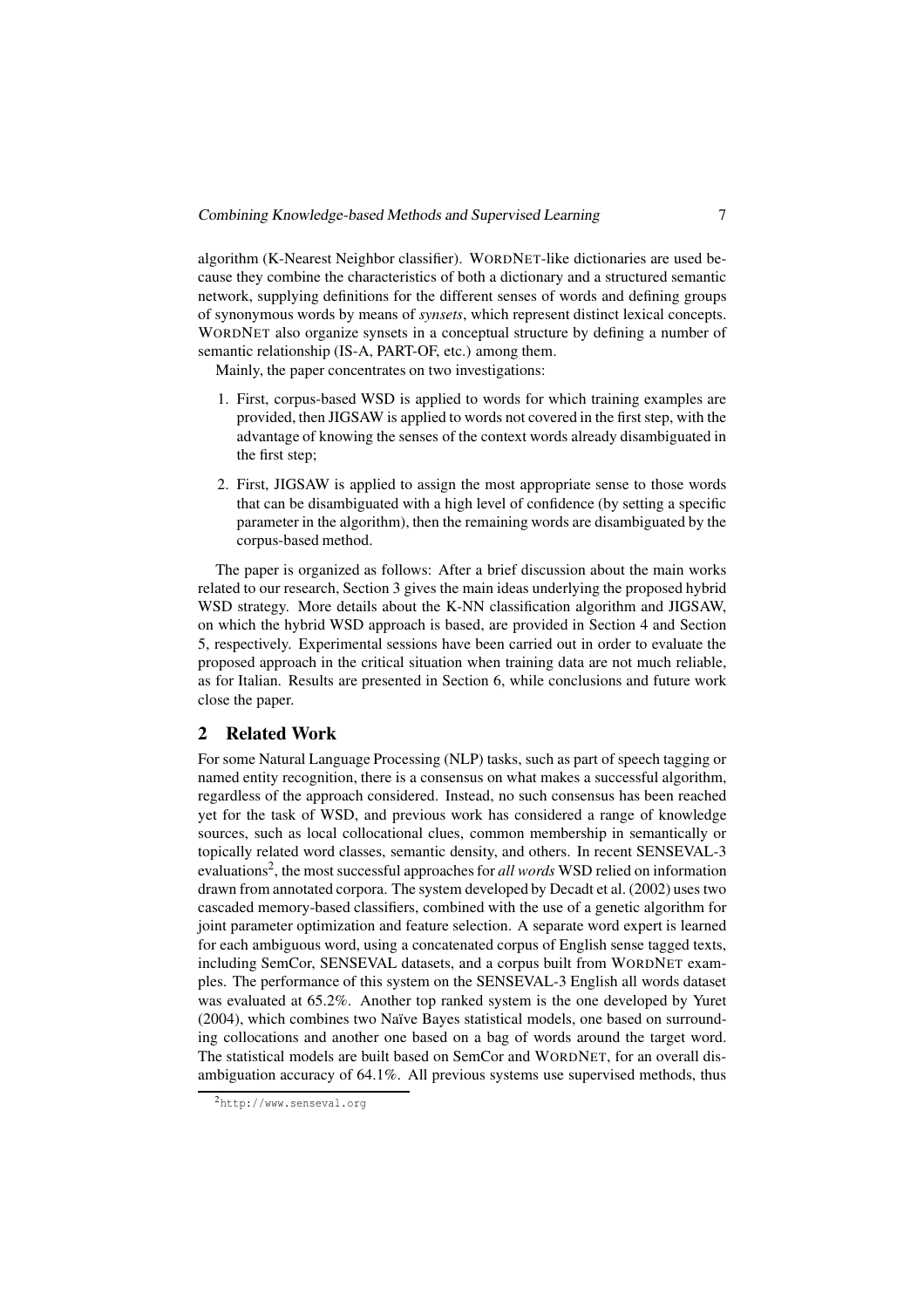requiring a large amount of human intervention to annotate the training data. In the context of the current multilingual society, this strong requirement is even increased, since the so-called "sense-tagged data bottleneck problem" is emphasized.

To address this problem, different methods have been proposed. This includes the automatic generation of sense-tagged data using monosemous relatives (Leacock et al., 1998), automatically bootstrapped disambiguation patterns (Mihalcea, 2002), parallel texts as a way to point out word senses bearing different translations in a second language (Diab, 2004), and the use of volunteer contributions over the Web (Mihalcea and Chklovski, 2003). More recently, Wikipedia has been used as a source of sense annotations for building a sense annotated corpus which can be used to train accurate sense classifiers (Mihalcea, 2007). Even though the Wikipedia-based sense annotations were found reliable, leading to accurate sense classifiers, one of the limitations of the approach is that definitions and annotations in Wikipedia are available almost exclusively for nouns.

On the other hand, the increasing availability of large-scale rich (lexical) knowledge resources seems to provide new challenges to knowledge-based approaches (Navigli and Velardi, 2005; Mihalcea, 2005). Our hypothesis is that the complementarity of knowledge-based methods and corpus-based ones is the key to improve WSD effectiveness. The aim of the paper is to define a cascade hybrid method able to exploit both linguistic information coming from WORDNET-like dictionaries and statistical information coming from sense-annotated corpora.

## 3 A Hybrid Strategy for WSD

The goal of WSD algorithms consists in assigning a word  $w_i$  occurring in a document *d* with its appropriate meaning or sense *s*. The sense *s* is selected from a predefined set of possibilities, usually known as *sense inventory*. We adopt ITALWORDNET (Roventini et al., 2003) as sense repository. The algorithm is composed by two procedures:

- 1. JIGSAW It is a knowledge-based WSD algorithm based on the assumption that the adoption of different strategies depending on Part-of-Speech (PoS) is better than using always the same strategy. A brief description of JIGSAW is given in Section 5, more details are reported in Basile et al. (2007b), Basile et al. (2007a) and Semeraro et al. (2007).
- 2. Supervised learning procedure A K-NN classifier (Mitchell, 1997), trained on MultiSemCor corpus<sup>3</sup> is adopted. Details are given in Section 4. MultiSem-Cor is an English/Italian parallel corpus, aligned at the word level and annotated with PoS, lemma and word senses. The parallel corpus is created by exploiting the SemCor corpus<sup>4</sup>, which is a subset of the English Brown corpus containing about 700,000 running words. In SemCor, all the words are tagged by PoS, and more than 200,000 content words are also lemmatized and sense-tagged with reference to the WORDNET lexical database. SemCor has been used in several supervised WSD algorithms for English with good results. MultiSemCor contains less annotations than SemCor, thus the accuracy and the coverage of the supervised learning for Italian might be affected by poor training data.

 $3$ http://multisemcor.itc.it.

<sup>4</sup>http://www.cs.unt.edu/~rada/downloads.html\#semcor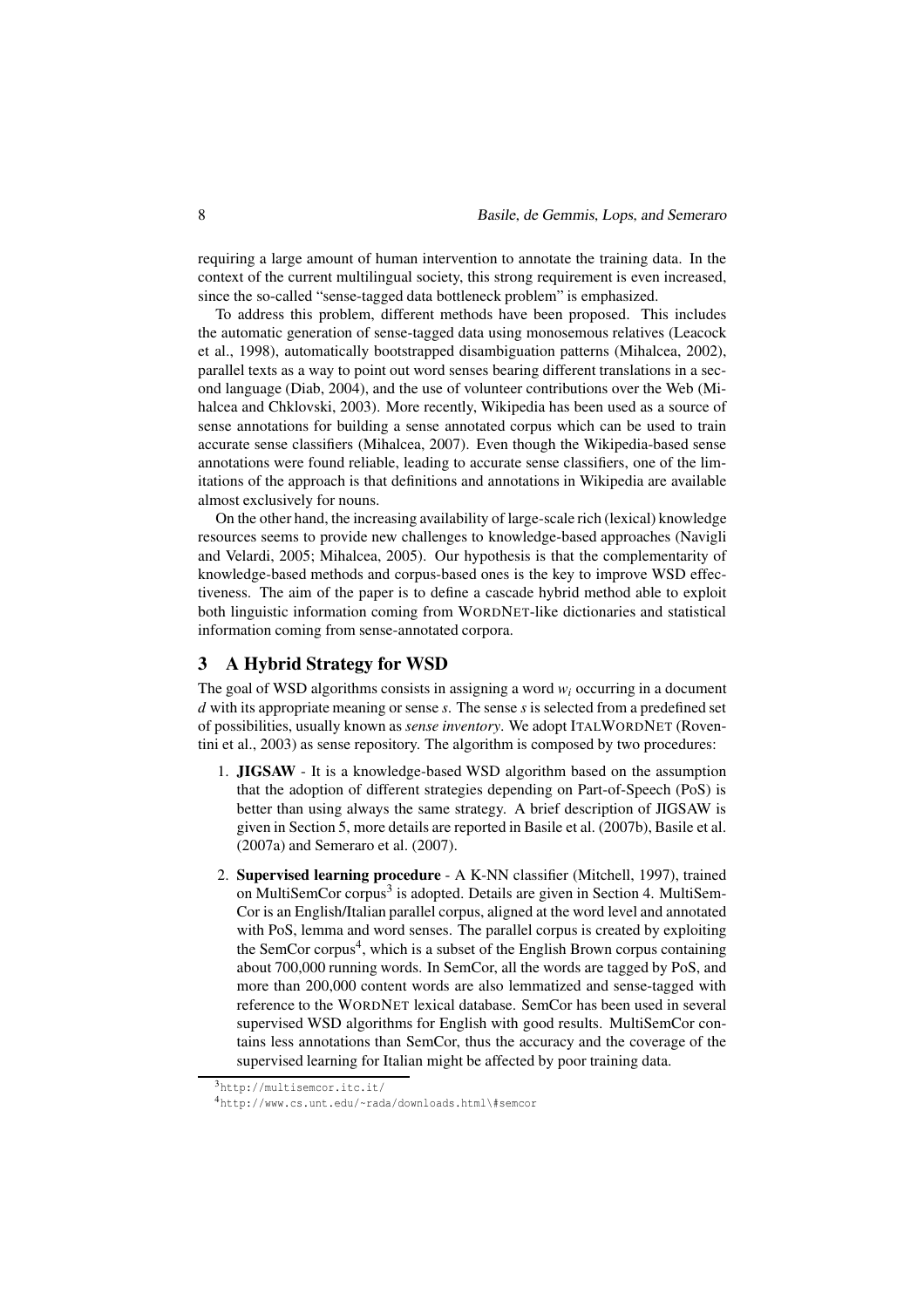The idea is to combine both procedures in a hybrid WSD approach. A first choice might be the adoption of the supervised method as first attempt, then JIGSAW could be applied to words not covered in the first step. Differently, JIGSAW might be applied first, then leaving the supervised approach to disambiguate the remaining words. An investigation is required in order to choose the most effective combination.

## 4 Supervised Learning Method

The goal of supervised methods is to use a set of annotated data as little as possible, and at the same time to make the algorithm general enough to be able to disambiguate all content words in a text. We use MultiSemCor as annotated corpus, since at present it is the only available semantic annotated resource for Italian. The algorithm starts with a preprocessing stage, where the text is tokenized, stemmed, lemmatized and annotated with PoS.

Also, the collocations are identified using a sliding window approach, where a collocation is considered to be a sequence of words that forms a compound concept defined in ITALWORDNET (e.g. artificial intelligence). In the training step, a semantic model is learned for each PoS, starting with the annotated corpus. These models are then used to disambiguate words in the test corpus by annotating them with their corresponding meaning. The models can only handle words that were previously seen in the training corpus, and therefore their coverage is not 100%. Starting with an annotated corpus formed by all annotated files in MultiSemCor, a separate training dataset is built for each PoS. For each open-class word in the training corpus, a feature vector is built and added to the corresponding training set. The following features are used to describe an occurrence of a word in the training corpus as in Hoste et al. (2002):

- Nouns 2 features are included in feature vector: the first noun, verb, or adjective before the target noun, within a window of at most three words to the left, and its PoS;
- Verbs 4 features are included in feature vector: the first word before and the first word after the target verb, and their PoS;
- Adjectives all the nouns occurring in two windows, each one of six words (before and after the target adjective) are included in the feature vector;
- Adverbs the same as for adjectives, but vectors contain adjectives rather than nouns.

The label of each feature vector consists of the target word and the corresponding sense, represented as *word#sense*. Table 1 describes the number of vectors for each PoS.

To annotate (disambiguate) new text, similar vectors are built for all content-words in the text to be analyzed. Consider the target word *bank*, used as a noun. The algorithm catches all the feature vectors of *bank* as a noun from the training model, and builds the feature vector  $v_f$  for the target word. Then, the algorithm computes the similarity between each training vector and  $v_f$  and ranks the training vectors in decreasing order according to the similarity value.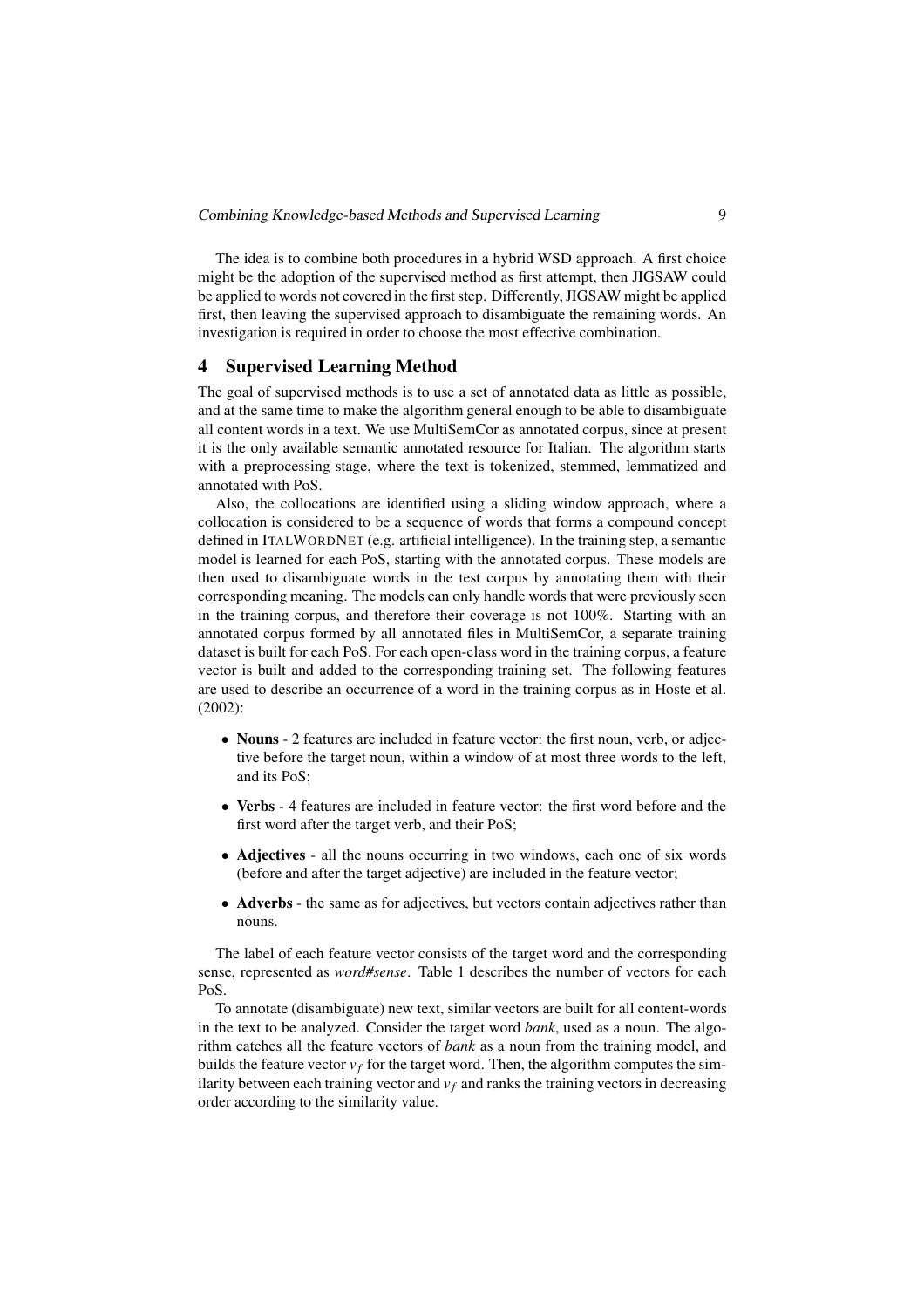| PoS       | #feature vectors |  |  |
|-----------|------------------|--|--|
| Noun      | 38,546           |  |  |
| Verb      | 18,688           |  |  |
| Adjective | 6,253            |  |  |
| Adverb    | 1.576            |  |  |

Table 1: Number of feature vectors

The similarity is computed as Euclidean distance between vectors, where POS distance is set to 1, if POS tags are different, otherwise it is set to 0. Word distances are computed by using the *Levenshtein* metric, that measures the amount of difference between two strings as the minimum number of operations needed to transform one string into the other, where an operation is an insertion, deletion, or substitution of a single character (Levenshtein, 1966). Finally, the target word is labeled with the most frequent sense in the first *K* vectors.

## 5 JIGSAW - Knowledge-based Approach

JIGSAW is a WSD algorithm based on the idea of combining three different strategies to disambiguate nouns, verbs, adjectives and adverbs. The main motivation behind our approach is that the effectiveness of a WSD algorithm is strongly influenced by the POS tag of the target word.

JIGSAW takes as input a document  $d = (w_1, w_2, ..., w_h)$  and returns a list of synsets  $X = (s_1, s_2, \ldots, s_k)$  in which each element  $s_i$  is obtained by disambiguating the *target word w<sup>i</sup>* based on the information obtained from the sense repository about a few immediately surrounding words. We define the *context C* of the target word to be a window of *n* words to the left and another *n* words to the right, for a total of 2*n* surrounding words. The algorithm is based on three different procedures for nouns, verbs, adverbs and adjectives, called *JIGSAWnouns*, *JIGSAWverbs*, *JIGSAWothers*, respectively.

**JIGSAW**<sub>nouns</sub> - Given a set of nouns  $W = \{w_1, w_2, \dots, w_n\}$ , obtained from document *d*, with each  $w_i$  having an associated sense inventory  $S_i = \{s_{i1}, s_{i2}, \ldots, s_{ik}\}\$  of possible senses, the goal is assigning each  $w_i$  with the most appropriate sense  $s_{ih} \in S_i$ , according to the *similarity* of  $w_i$  with the other words in *W* (the context for  $w_i$ ). The idea is to define a function  $\varphi(w_i, s_{ij}), w_i \in W$ ,  $s_{ij} \in S_i$ , that computes a value in [0,1] representing the confidence with which word  $w_i$  can be assigned with sense  $s_{ij}$ . In order to measure the relatedness of two words we adopted a modified version of the Leacock and Chodorow (1998) measure, which computes the length of the path between two concepts in a hierarchy by passing through their *Most Specific Subsumer* (MSS). We introduced a constant factor *depth* which limits the search for the MSS to *depth* ancestors, in order to avoid "poorly informative" MSSs. Moreover, in the similarity computation, we introduced both a Gaussian factor  $G(pos(w_i), pos(w_i))$ , which takes into account the distance between the position of the words in the text to be disambiguated, and a factor  $R(k)$ , which assigns  $s_{ik}$  with a numerical value, according to the frequency score in ITALWORDNET.

JIGSAW*verbs* - We define the *description* of a synset as the string obtained by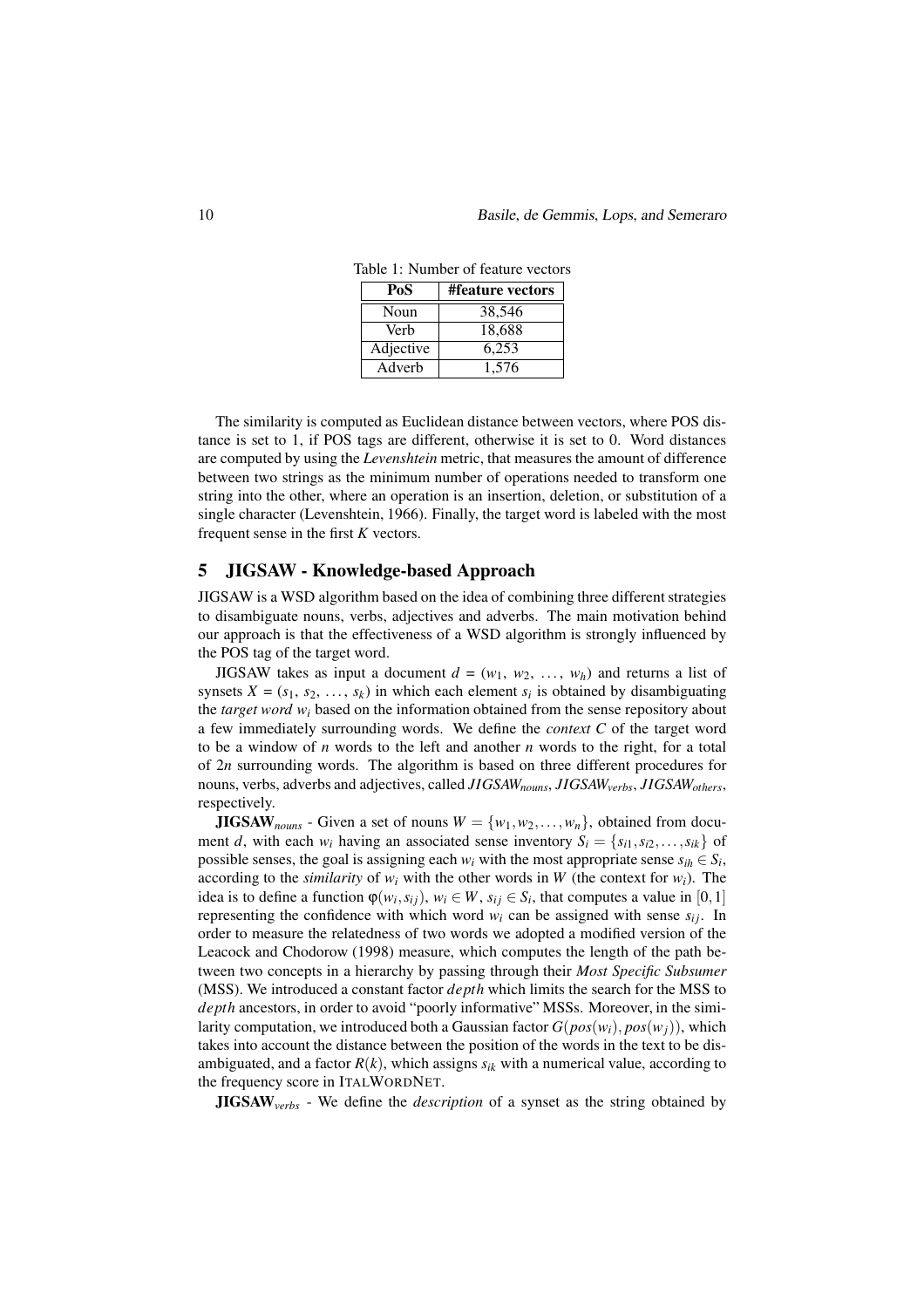concatenating the gloss and the sentences that ITALWORDNET uses to explain the usage of a synset. *JIGSAWverbs* includes, in the context *C* for the target verb *w<sup>i</sup>* , all the nouns in the window of 2*n* words surrounding *w<sup>i</sup>* . For each candidate synset *sik* of *w<sup>i</sup>* , the algorithm computes *nouns* $(i, k)$ , that is the set of nouns in the description for  $s_{ik}$ . Then, for each  $w_j$  in *C* and each synset  $s_{ik}$ , the following value is computed:

$$
(1) \quad max_{jk} = max_{w_l \in nouns(i,k)} \left\{ \sin(w_j, w_l, depth) \right\}
$$

where  $\sin(w_i, w_i, depth)$  is the same similarity measure adopted by *JIGSAW*<sub>nouns</sub>. Finally, an overall similarity score among  $s_{ik}$  and the whole context  $C$  is computed:

(2) 
$$
\varphi(i,k) = R(k) \cdot \frac{\sum_{w_j \in C} G(pos(w_i), pos(w_j)) \cdot max_{jk}}{\sum_{h} G(pos(w_i), pos(w_h))}
$$

where both  $R(k)$  and  $G(pos(w_i), pos(w_i))$ , that gives a higher weight to words closer to the target word, are defined as in *JIGSAWnouns*. The synset assigned to *w<sup>i</sup>* is the one with the highest  $\varphi$  value.

JIGSAW*others* - This procedure is based on the WSD algorithm proposed in Banerjee and Pedersen (2002). The idea is to compare the glosses of each candidate sense for the target word to the glosses of all the words in its context.

#### 6 Experiments

The main goal of our investigation is to study the behavior of the hybrid algorithm when available training resources are not much reliable, e.g. when a lower number of sense descriptions is available, as for Italian. The hypothesis we want to evaluate is that corpus-based methods and knowledge-based ones can be combined to improve the accuracy of each single strategy.

Experiments have been performed on a standard test collection in the context of the *All-Words-Task*, in which WSD algorithms attempt to disambiguate all words in a text. Specifically, we used the EVALITA WSD All-Words-Task dataset<sup>5</sup>, which consists of about 5,000 words labeled with ITALWORDNET synsets.

An important concern for the evaluation of WSD systems is the agreement rate between human annotators on word sense assignment.

While for natural language subtasks like part-of-speech tagging, there are relatively well defined and agreed-upon criteria of what it means to have the "correct" part of speech assigned to a word, this is not the case for word sense assignment. Two human annotators may genuinely disagree on their sense assignment to a word in a context, since the distinction between the different senses for a commonly used word in a dictionary like WORDNET tend to be rather fine.

What we would like to underline here is that it is important that human agreement on an annotated corpus is carefully measured, in order to set an upper bound to the performance measures: it would be futile to expect computers to agree more with the reference corpus that human annotators among them. For example, the inter-annotator agreement rate during the preparation of the SENSEVAL-3 WSD English All-Words-Task dataset (Agirre et al., 2007) was approximately 72.5%.

<sup>5</sup>http://evalita.itc.it/tasks/wsd.html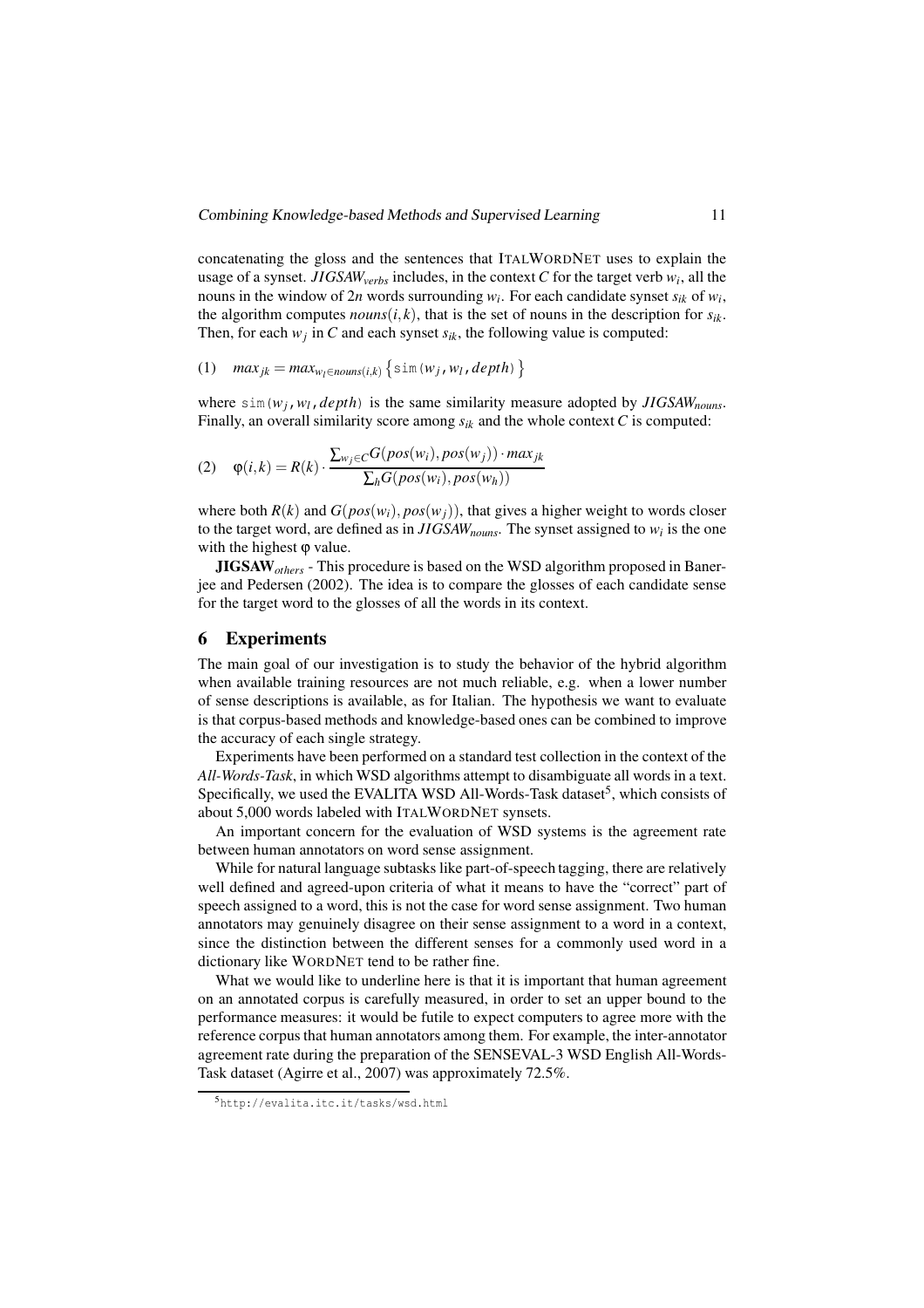Unfortunately, for EVALITA dataset, the inter-annotator agreement has not been measured, one of the reasons why the evaluation for Italian WSD is very hard. In our experiments, we reasonably selected different baselines to compare the performance of the proposed hybrid algorithm.

#### 6.1 Integrating JIGSAW into a supervised learning method

The design of the experiment is as follows: firstly, corpus-based WSD is applied to words for which training examples are provided, then JIGSAW is applied to words not covered by the first step, with the advantage of knowing the senses of the context words already disambiguated in the first step. The performance of the hybrid method was measured in terms of precision  $(P)$ , recall  $(R)$ , F-measure  $(F)$  and the percentage *A* of disambiguation attempts, computed by counting the words for which a disambiguation attempt is made (the words with no training examples or sense definitions cannot be disambiguated). Table 2 shows the baselines chosen to compare the hybrid WSD algorithm on the All-Words-Task experiments.

Table 2: Baselines for Italian All-Words-Task

| <b>Setting</b>        | P     | R     | F     |       |
|-----------------------|-------|-------|-------|-------|
| $1^{st}$ sense        | 58.45 | 48.58 | 53.06 | 83.11 |
| Random                | 43.55 | 35.88 | 39.34 | 83.11 |
| <b>JIGSAW</b>         | 55.14 | 45.83 | 50.05 | 83.11 |
| $K-NN$                | 59.15 | 11.46 | 19.20 | 19.38 |
| $K-NN + 1^{st} sense$ | 57.53 | 47.81 | 52.22 | 83.11 |

The simplest baseline consists in assigning a random sense to each word (*Random*), another common baseline in Word Sense Disambiguation is first sense (1*stsense*): each word is tagged using the first sense in ITALWORDNET that is the most commonly (frequent) used sense. The other baselines are the two methods combined in the hybrid WSD, taken separately, namely JIGSAW and K-NN, and the basic hybrid algorithm "K-NN  $+$  1<sup>st</sup> sense", which applies the supervised method, and then adopts the first sense heuristic for the words without examples into training data. The K-NN baseline achieves the highest precision, but the lowest recall due to the low coverage in the training data (19.38%) makes this method useless for all practical purposes. Notice that JIGSAW was the only participant to EVALITA WSD All-Words-Task, therefore it currently represents the only available system performing WSD All-Words task for the Italian language.

Table 3: Experimental results of K-NN+JIGSAW

| <b>Setting</b>                        | P     | R     |       |       |
|---------------------------------------|-------|-------|-------|-------|
| $K-NN + JIGSAW$                       | 56.62 | 47.05 | 51.39 | 83.11 |
| K-NN + JIGSAW ( $\varphi \geq 0.90$ ) | 61.88 | 26.16 | 36.77 | 42.60 |
| K-NN + JIGSAW ( $\varphi \geq 0.80$ ) | 61.40 | 32.21 | 42.25 | 52.06 |
| K-NN + JIGSAW ( $\varphi \geq 0.70$ ) | 60.02 | 36.29 | 45.23 | 60.46 |
| K-NN + JIGSAW ( $\varphi \geq 0.50$ ) | 59.58 | 37.38 | 45.93 | 62.74 |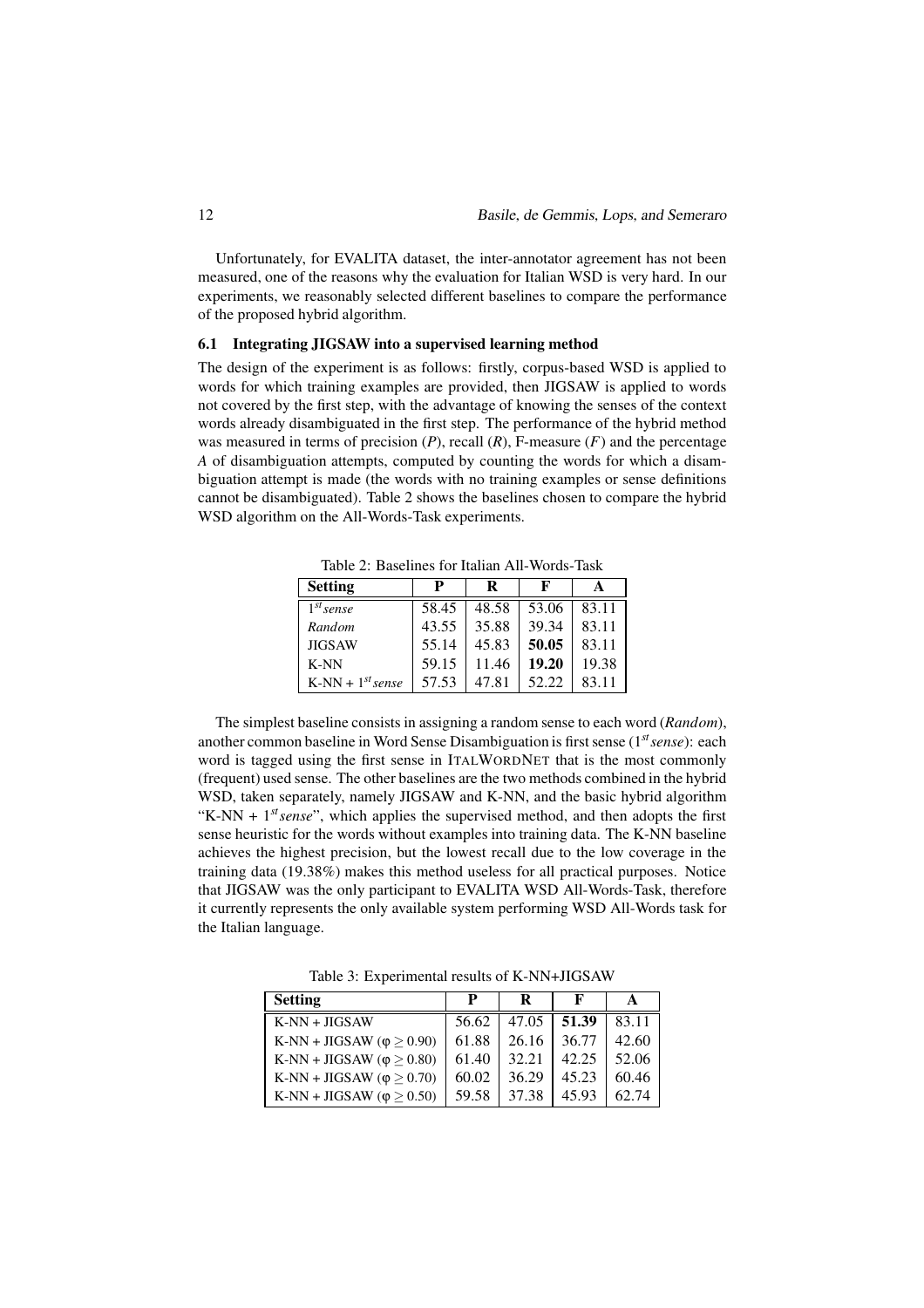Table 3 reports the results obtained by the hybrid method on the EVALITA dataset. We study the behavior of the hybrid approach with relation to that of JIGSAW, since this specific experiment aims at evaluating the potential improvements due to the inclusion of JIGSAW into K-NN. Different runs of the hybrid method have been performed, each run corresponding to setting a specific value for  $\varphi$  (the confidence with which a word  $w_i$  is correctly disambiguated by JIGSAW). In each different run, the disambiguation carried out by JIGSAW is considered reliable only when ϕ values exceed a certain threshold, otherwise any sense is assigned to the target word (this the reason why *A* decreases by setting higher values for  $\varphi$ ).

A positive effect on precision can be noticed by varying ϕ between 0.50 and 0.90. It tends to grow and overcomes all the baselines, but a corresponding decrease of recall is observed, as a consequence of more severe constraints set on ϕ. Anyway, recall is still too low to be acceptable.

Better results are achieved when no restriction is set on  $\varphi$  (K-NN+JIGSAW in Table 3): the recall is significantly higher than that obtained in the other runs. On the other hand, the precision reached in this run is lower than in the others, but it is still acceptable.

To sum up, two main conclusions can be drawn from the experiments:

- when no constraint is set on the knowledge-based method, the hybrid algorithm K-NN+JIGSAW in general outperforms both JIGSAW and K-NN taken singularly (F values highlighted in bold in Tables 3 and 4);
- when thresholding is introduced on φ, no improvement is observed on the whole compared to K-NN+JIGSAW.

A deep analysis of results revealed that lower recall was achieved for verbs and adjectives rather than for nouns. Indeed, disambiguation of Italian verbs and adjectives is very hard, but the lower recall is probability due also to the fact that *JIGSAW* uses glosses for verbs and adjectives disambiguation. As a consequence, the performance depends on the accuracy of word descriptions in the glosses, while for nouns the algorithm relies only the semantic relations between synsets.

#### 6.2 Integrating supervised learning into JIGSAW

In this experiment we test whether the supervised algorithm can help JIGSAW to disambiguate more accurately. The experiment has been organized as follows: JIGSAW is applied to assign the most appropriate sense to the words which can be disambiguated with a high level of confidence (by setting the  $\varphi$  threshold), then the remaining words are disambiguated by the K-NN classifier. The dataset and the baselines are the same as in Section 6.1.

Note that, differently from the experiments described in Table 3, run JIGSAW+K-NN has not been reported since JIGSAW covered all the target words in the first step of the cascade hybrid method, then the K-NN method is not applied at all. Therefore, for this run, results obtained by JIGSAW+K-NN correspond to those get by JIGSAW alone (reported in Table 2).

Table 4 reports the results of all the runs. Results are very similar to those obtained in the runs K-NN+JIGSAW with the same settings on ϕ. Precision tends to grow,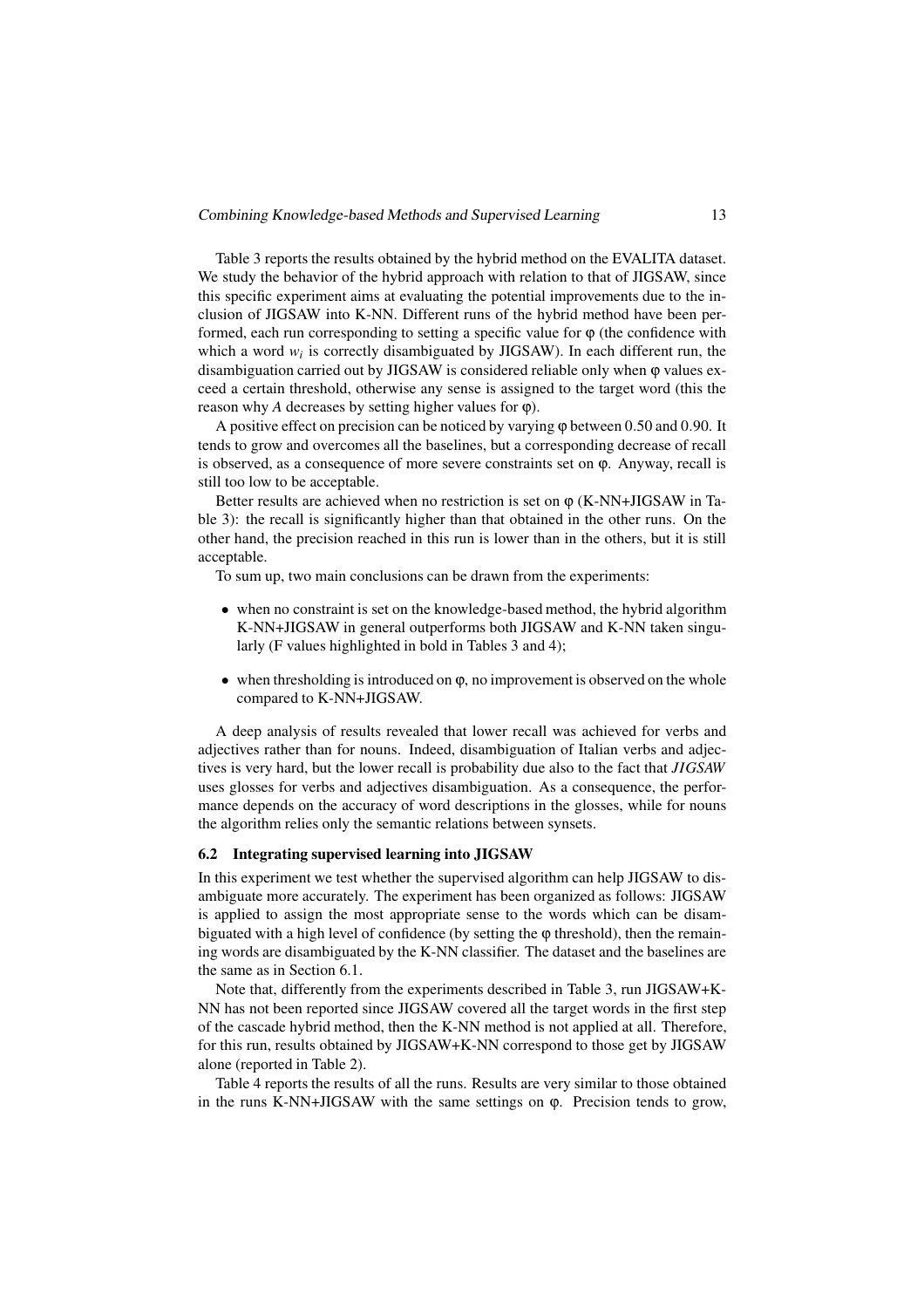Table 4: Experimental results of JIGSAW+K-NN

| <b>Setting</b>                                                       | D     |                         |       |
|----------------------------------------------------------------------|-------|-------------------------|-------|
| JIGSAW ( $\varphi \ge 0.90$ ) + K-NN   61.48   27.42   37.92   44.61 |       |                         |       |
| JIGSAW ( $\varphi \ge 0.80$ ) + K-NN                                 |       | $61.17$   32.59   42.52 | 53.28 |
| JIGSAW ( $\varphi \ge 0.70$ ) + K-NN                                 | 59.44 | $36.56$   45.27         | 61.52 |

while a corresponding decrease in recall is observed. The main outcome is that the overall accuracy of the best combination JIGSAW+K-NN ( $\varphi \ge 0.70$ , *F* value highlighted in bold in Table 4) is outperformed by K-NN+JIGSAW. Indeed, this result was largely expected because the small size of the training set does not allow to cover words not disambiguated by JIGSAW.

Even if K-NN+JIGSAW is not able to achieve the baselines set on the 1*stsense* heuristic (first and last row in Table 2), we can conclude that a step toward these hard baselines has been moved. The main outcome of the study is that the best hybrid method on which further investigations are possible is K-NN+JIGSAW.

#### 7 Conclusions and Future Work

This paper presented a method for solving the semantic ambiguity of *all words* contained in a text. We proposed a hybrid WSD algorithm that combines a knowledgebased WSD algorithm, called JIGSAW, which we designed to work by exploiting WORDNET-like dictionaries as sense repository, with a supervised machine learning algorithm (K-Nearest Neighbor classifier). The idea behind the proposed approach is that JIGSAW can cope with the possible lack of training data, while K-NN can improve the precision of JIGSAW method when training data are available. This makes the proposed method suitable for disambiguation of languages for which the available resources are lacking in training data or sense definitions, such as Italian.

Extensive experimental sessions were performed on the EVALITA WSD All-Words-Task dataset, the only dataset available for the evaluation of WSD systems for the Italian language. An investigation was carried out in order to evaluate several combinations of JIGSAW and K-NN. The main outcome is that the most effective hybrid WSD strategy is the one that runs JIGSAW after K-NN, which outperforms both JIG-SAW and K-NN taken singularly. Future work includes new experiments with other combination methods, for example the *JIGSAW* output could be used as feature into supervised system or other different supervised methods could be exploited.

## References

- Agirre, E., B. Magnini, O. L. de Lacalle, A. Otegi, G. Rigau, and P. Vossen (2007). SemEval-2007 Task 1: Evaluating WSD on Cross-Language Information Retrieval. In *Proceedings of SemEval-2007*. Association for Computational Linguistics.
- Banerjee, S. and T. Pedersen (2002). An adapted lesk algorithm for word sense disambiguation using wordnet. In *CICLing '02: Proceedings of the Third International*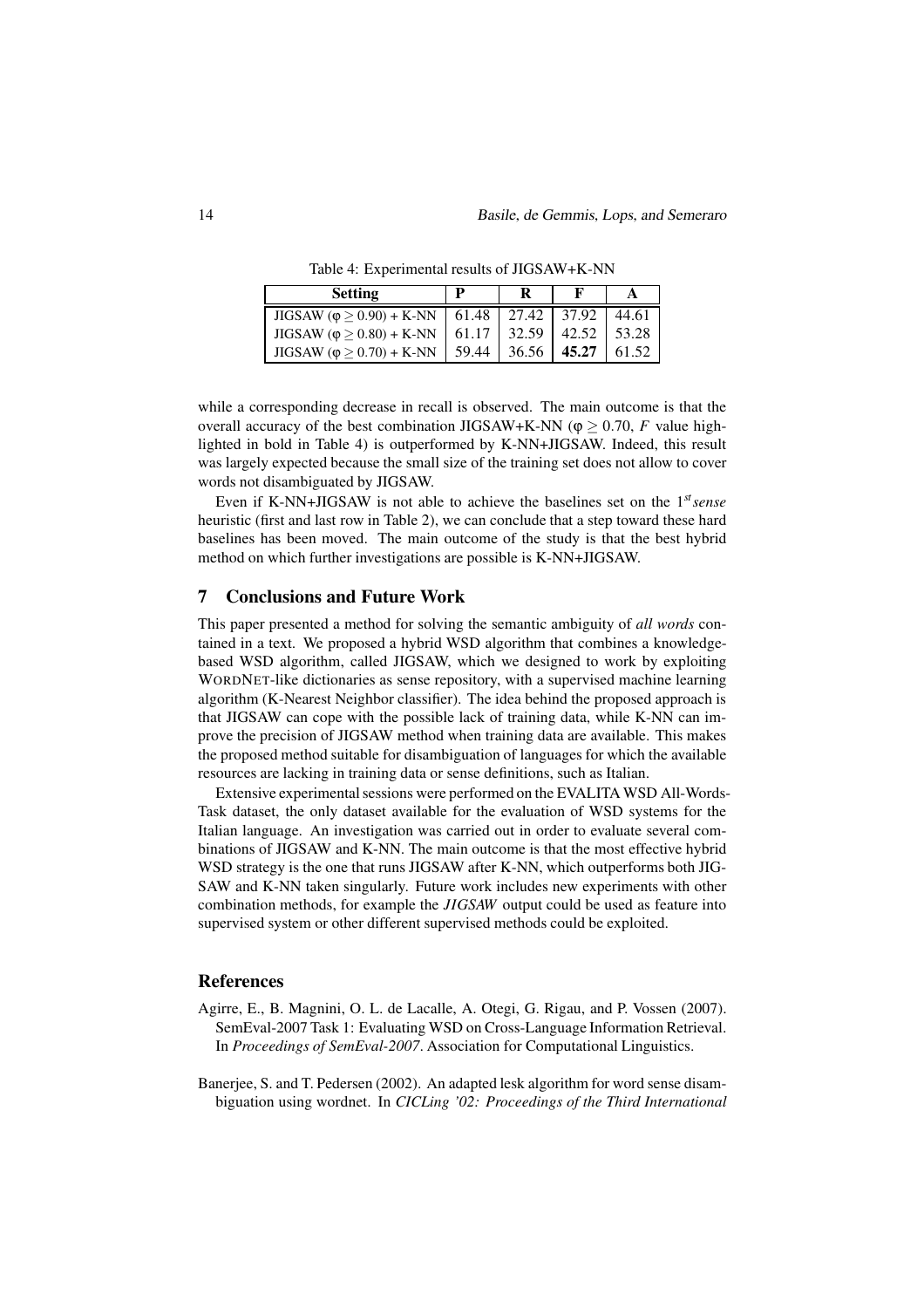*Conference on Computational Linguistics and Intelligent Text Processing*, London, UK, pp. 136–145. Springer-Verlag.

- Basile, P., M. de Gemmis, A. Gentile, P. Lops, and G. Semeraro (2007a). JIGSAW algorithm for Word Sense Disambiguation. In *SemEval-2007: 4th International Workshop on Semantic Evaluations*, pp. 398–401. ACL press.
- Basile, P., M. de Gemmis, A. L. Gentile, P. Lops, and G. Semeraro (2007b). The JIG-SAW Algorithm for Word Sense Disambiguation and Semantic Indexing of Documents. In R. Basili and M. T. Pazienza (Eds.), *AI\*IA*, Volume 4733 of *Lecture Notes in Computer Science*, pp. 314–325. Springer.
- Decadt, B., V. Hoste, W. Daelemans, and A. V. den Bosch (2002). Gambl, Genetic Algorithm optimization of Memory-based WSD. In *Senseval-3: 3th International Workshop on the Evaluation of Systems for the Semantic Analysis of Text*.
- Diab, M. (2004). Relieving the data acquisition bottleneck in word sense disambiguation. In *Proceedings of ACL*. Barcelona, Spain.
- Fellbaum, C. (1998). *WordNet: An Electronic Lexical Database*. MIT Press.
- Hoste, V., W. Daelemans, I. Hendrickx, and A. van den Bosch (2002). Evaluating the results of a memory-based word-expert approach to unrestricted word sense disambiguation. In *Proceedings of the ACL-02 workshop on Word sense disambiguation: recent successes and future directions*, Volume 8, pp. 95–101. Association for Computational Linguistics Morristown, NJ, USA.
- Leacock, C. and M. Chodorow (1998). *Combining local context and WordNet similarity for word sense identification*, pp. 305–332. MIT Press.
- Leacock, C., M. Chodorow, and G. Miller (1998). Using corpus statistics and Word-Net relations for sense identification. *Computational Linguistics 24*(1), 147–165.
- Levenshtein, V. I. (1966). Binary codes capable of correcting deletions, insertions, and reversals. *Soviet Physics Doklady 10*(8), 707–710.
- Mihalcea, R. (2002). Bootstrapping large sense tagged corpora. In *Proceedings of the 3rd International Conference on Language Resources and Evaluations*.
- Mihalcea, R. (2005). Unsupervised large-vocabulary word sense disambiguation with graph-based algorithms for sequence data labeling. In *HLT '05: Proceedings of the conference on Human Language Technology and Empirical Methods in Natural Language Processing*, Morristown, NJ, USA, pp. 411–418. Association for Computational Linguistics.
- Mihalcea, R. (2007). Using Wikipedia for Automatic Word Sense Disambiguation. In *Proceedings of the North American Chapter of the Association for Computational Linguistics*.
- Mihalcea, R. and T. Chklovski (2003). Open Mind Word Expert: Creating Large Annotated Data Collections with Web Users' Help. In *Proceedings of the EACL Workshop on Linguistically Annotated Corpora, Budapest*.